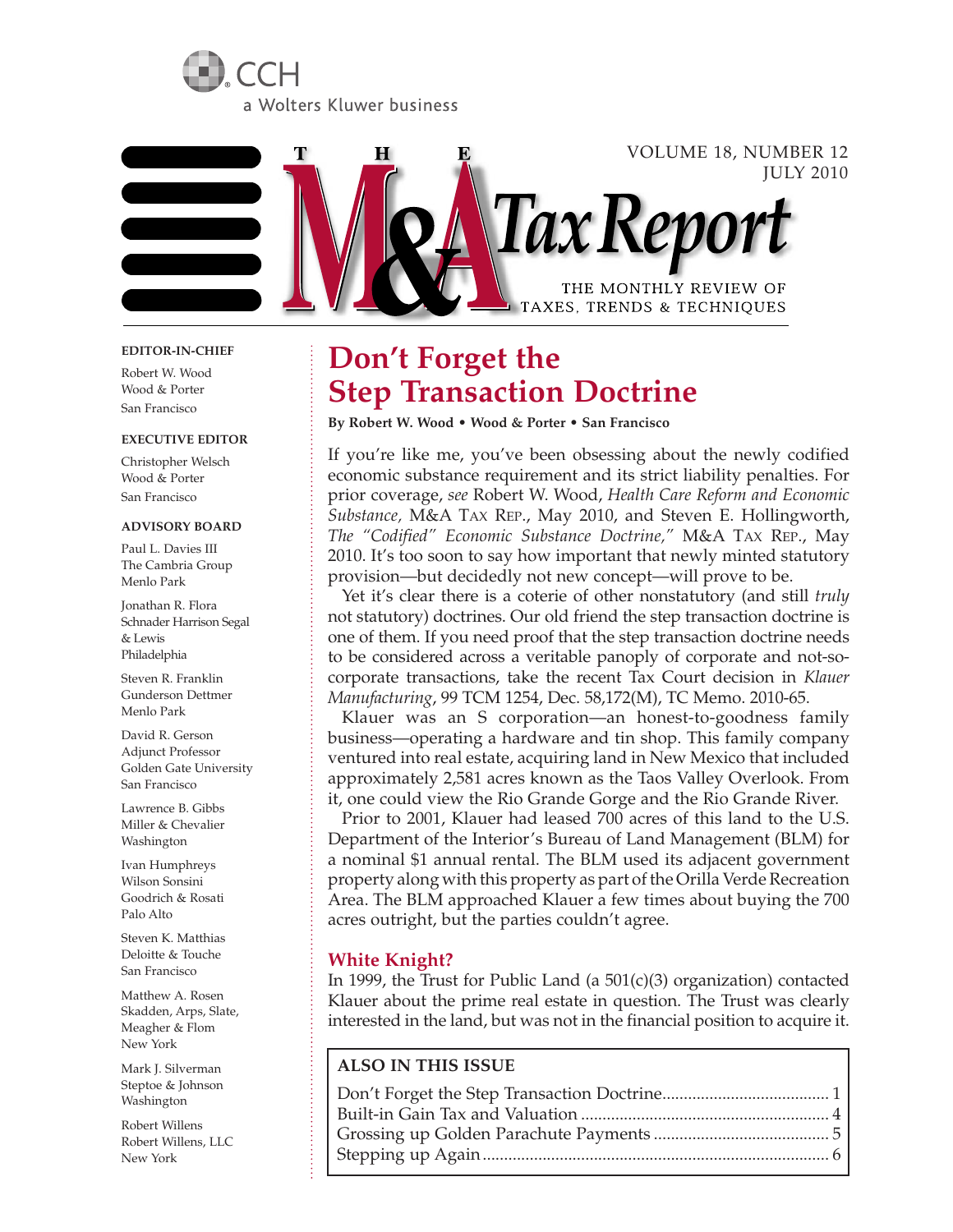The Trust indicated that it was trying to acquire the land but it could make no commitments.

Instead, the Trust insisted that Klauer grant it an option to purchase annually a portion of the Taos Valley Overlook if and when (during each year) the Trust had the funds available to purchase such a portion. The family S corporation was willing to do this, but insisted that any portion of the Taos Valley Overlook (for which it granted the Trust a purchase option during the initial year) would have to border an exterior boundary of the Taos Valley Overlook.

## **Run for the Border**

The idea was to ensure that if the Trust decided *not* to exercise its option to purchase any of the remaining property, Klauer would own the interior of the Taos Valley Overlook. That turned out to be a critical provision, as we'll see. The Trust did end up acquiring all of the



Taos Valley Overlook, but the provision was later quite important for tax reasons.

On January 23, 2001, the Trust and Klauer Manufacturing entered into an option agreement. It provided that the Trust would purchase the Taos Valley Overlook property in a number of phases through the exercise of the options. For its 2001, 2002 and 2003 tax years, Klauer Manufacturing claimed a charitable contribution deduction based on a series of bargain sales. In each case, the bargain sale deduction flowed through to the S corporation's shareholders.

The IRS challenged the deductions, arguing that none of the sales in 2001 through 2003 constituted a bargain sale. Applying the step transaction doctrine, the IRS asserted, Klauer Manufacturing should be treated as having sold the 2,581 acres of the Taos Valley Overlook to the Trust in a single transaction on January 23, 2001. That was the effective date of the option agreement.

At that time, the property had a fair market value of \$15 million, which was the total amount the Trust paid to Klauer in 2001, 2002 and 2003 to acquire all of the Taos Overlook Property. In contrast, Klauer Manufacturing contended that its respective sales to the Trust in 2001, 2002 and 2003 under the various options were bargain sales, in each case for a price that was less than the property's fair market value on the date of the respective sale.

The Tax Court agreed. Not only should that spark renewed use of bargain sales, but it might embolden other transactions that traditionally faced the step transaction gauntlet.

A bargain sale isn't always a bargain—it's more of a charity discount. If a taxpayer donates a \$10 million building to charity, one values the building and the taxpayer claims a charitable contribution deduction. Of course, there may be percentage limits and restrictions on using the deduction. If the taxpayer sells the \$10 million building to charity at that price, the taxpayer reports the sale exactly as if the buyer was an ordinary taxpayer rather than a charity.

But what about a combination of these two? Suppose the taxpayer sells the building to charity for \$5 million, intending that its \$10 million property transfer for \$5 million amounts to a charitable contribution of the other \$5 million? A bargain sale is that simple. Of course, as you might expect, there are appraisal requirements and a few special rules.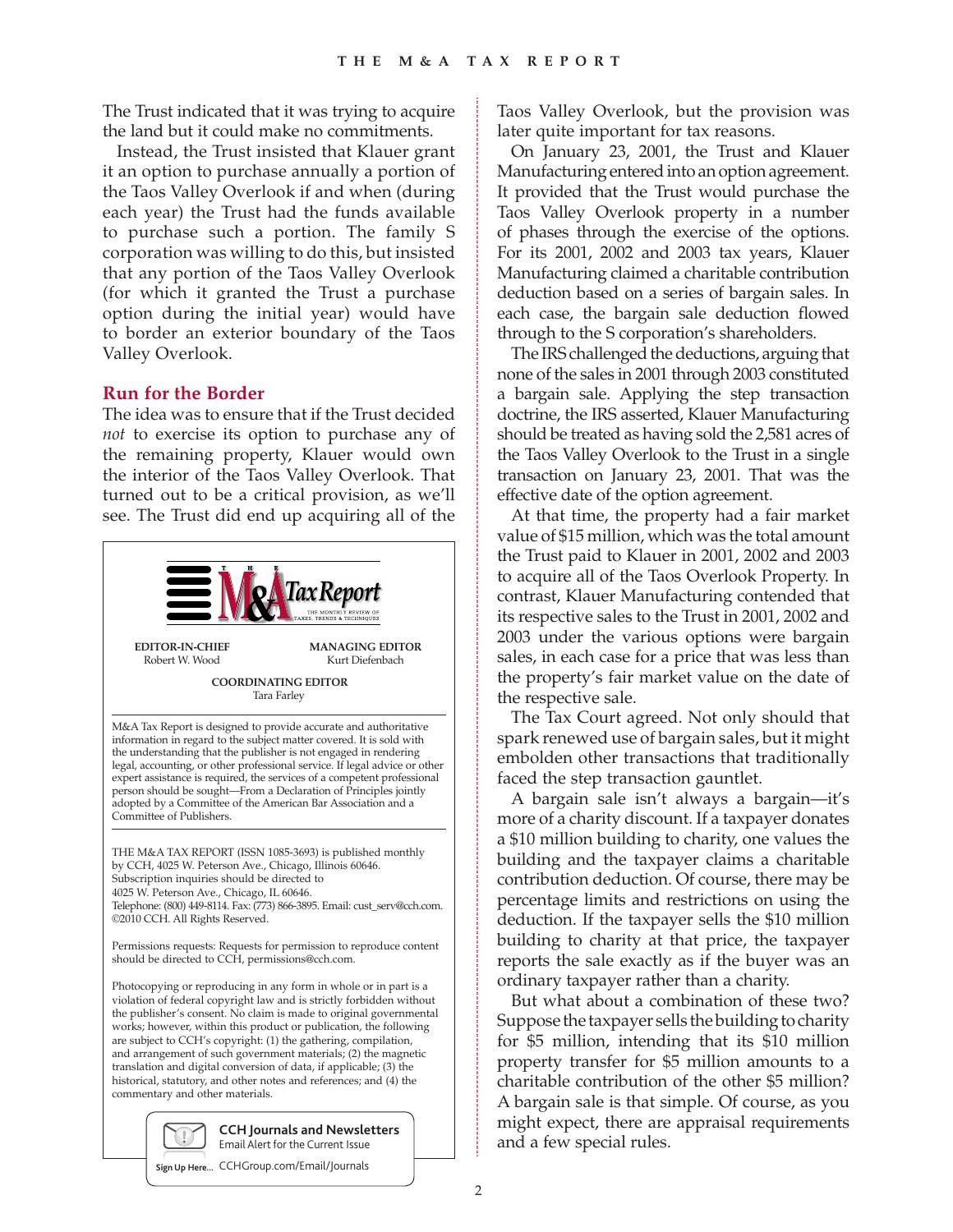### **No Steps**

The step transaction doctrine may not be economic substance, but it is decidedly a substance-over-form concept. Reduced to simplicity, the step transaction doctrine treats a series of formally separate steps as a single transaction. Of course, not every series is a whole. The doctrine is supposed to integrate putatively distinct steps if in substance the steps are integrated, interdependent and focused on a particular result.

The courts have generally used three approaches in deciding whether to apply the step transaction doctrine to a given set of facts.

## **Binding Commitment**

The narrowest approach is the "binding commitment" test. As its name suggests, this test looks at collapsing a series of transactions if, when the first step is taken, there was a binding commitment to undertake the later step(s). That is a narrow approach, since there are obviously plenty of practical ways of making sure that something actually happens in a series, even though there is no binding contract or commitment to effect the later parts of the deal.

#### **End Result**

Perhaps for that reason, many courts have adopted an "end result" test. This approach applies the step transaction doctrine where it appears that a series of formally separate steps are really pre-arranged parts of a single transaction. The idea is to discern whether the arrangement is intended from the outset to reach the ultimate result. Obviously, many transactions can be swept within the end result test that would pass muster under the binding commitment test.

#### **Interdependence**

Finally, there's the "interdependence" test. It is arguably more sophisticated than the end result or binding commitment approaches. Under the interdependence test, the focus is on whether the steps are so interdependent that the legal relations created by one transaction would have been fruitless without the completion of the entire series. That sounds inherently subjective, but it is meant to be objective.

In some ways, this interdependence test may seem most frightening, since there are often portions of transactions, arguably even entire transactions, that may not have a distinct legal and/or tax impact.

# **Stepping up for Charity**

Most step transaction cases involve corporate acquisitions and distributions. Not here. But despite the charitable contribution context, the nomenclature should be familiar to M&A TAX REPORT readers.

The court considered the binding commitment and end result tests, and found that both were not a problem on these facts. The option agreement between Klauer and the Trust did not require the Trust to exercise any or all of its options. In fact, under the agreement, the Trust's exercise of its option to acquire one phase of the property did not obligate it to exercise its option to acquire any other phase. There was therefore no binding commitment.

In fact, there was a distinct possibility that the Trust might be unable to obtain the funds needed to purchase a portion of the Taos Valley Overlook specified in the option agreement. If that would have occurred, the Trust simply would not exercise its option to purchase that portion. That would mean Klauer would have retained that portion.

And there was proof of this. Indeed, the Tax Court said that Klauer and the Trust did not have either an express or even an implied agreement or understanding that the Trust would exercise all of its options under the option agreement. With neither an express nor an implied agreement or understanding that the Trust would buy all of the Taos Valley Overlook, neither the binding commitment nor the end result test dictated application of the step transaction doctrine.

## **Interdependent or Distinct?**

The interdependence test analysis in the *Klauer* case is even more interesting. The court concluded that the interdependence test simply didn't apply. The individual steps in the transaction had independent significance. They did not have meaning only as a part of the larger transaction. The Trust's exercise of one or more (but not all) of the various options it had under the option agreement would clearly not have been fruitless without the Trust exercising all of the options.

Again, the Trust's exercise of one option was not linked in any way to the others. In